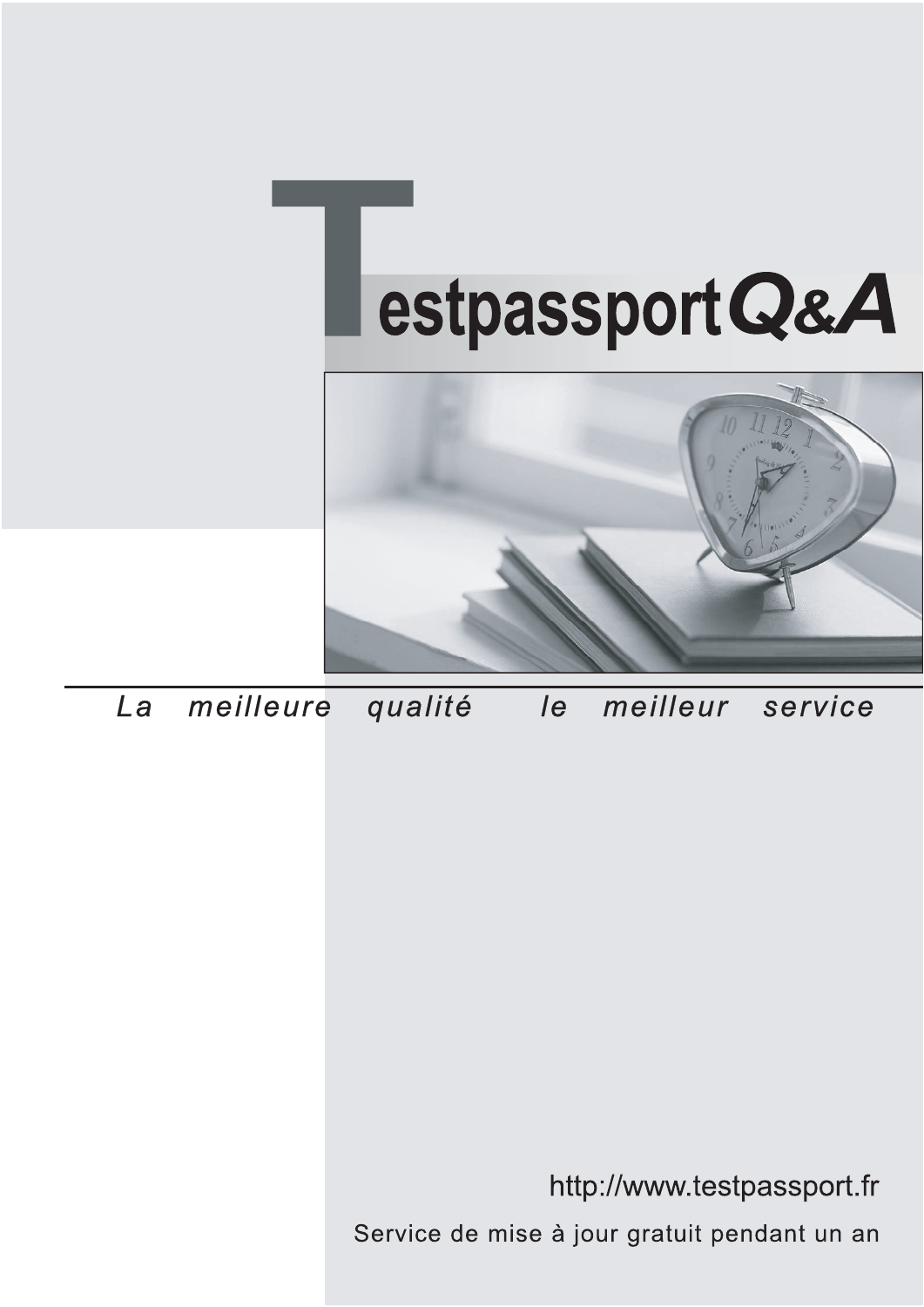# **Exam** : **MB-220**

# **Title** : Microsoft Dynamics 365 for **Marketing**

# **Version** : DEMO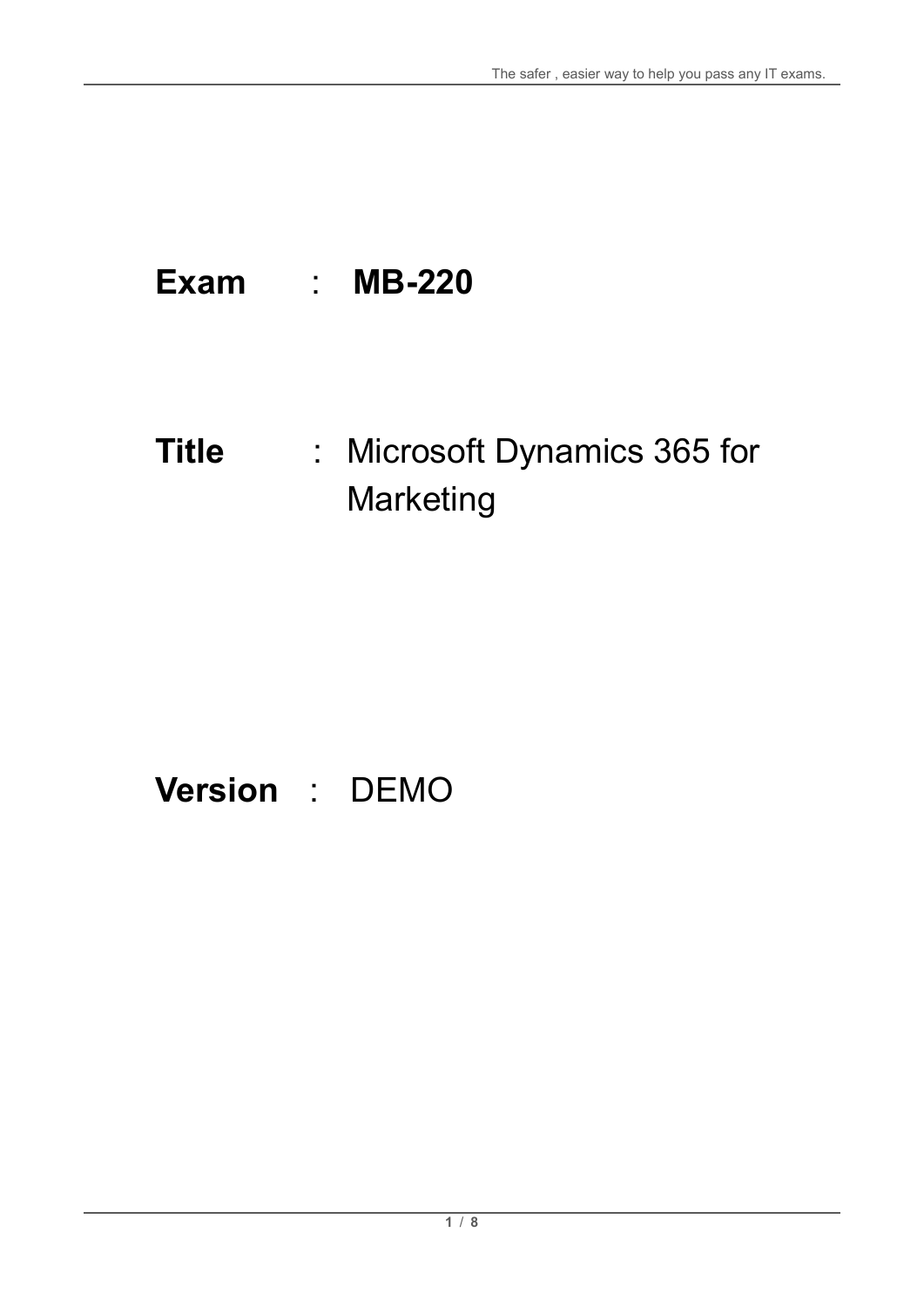1.Topic 1, Case study ProseWare inc

This is a case study. Case studies are not timed separately. You can use as much exam time as you would like to complete each case. However, there may be additional case studies and sections on this exam. You must manage your time to ensure that you are able to complete all questions included on this exam in the time provided.

To answer the questions included in a case study, you will need to reference information that is provided in the case study. Case studies might contain exhibits and other resources that provide more information about the scenario that is described in the case study. Each question is independent of the other questions in this case study.

At the end on this case study, a review screen will appear. This screen allows you to review your answers and to make changes before you move to the next section of the exam. After you begin a new section, you cannot return to this section.

#### **To start the case study**

To display the first question in this case study, click the Next button. Use the buttons in the left pane to explore the content of the case study before you answer the questions. Clicking these buttons displays information such as business requirements, existing environment, and problem statements. If the case study has an All Information tab, note that the information displayed is identical to the information displayed on the subsequent tabs. When you are ready to answer a question, click the Question button to return to the question.

#### **Overview. General overview**

ProseWare, Inc.'s marketing departments are split into these business units:



The three geographical business units have business unit-level data access.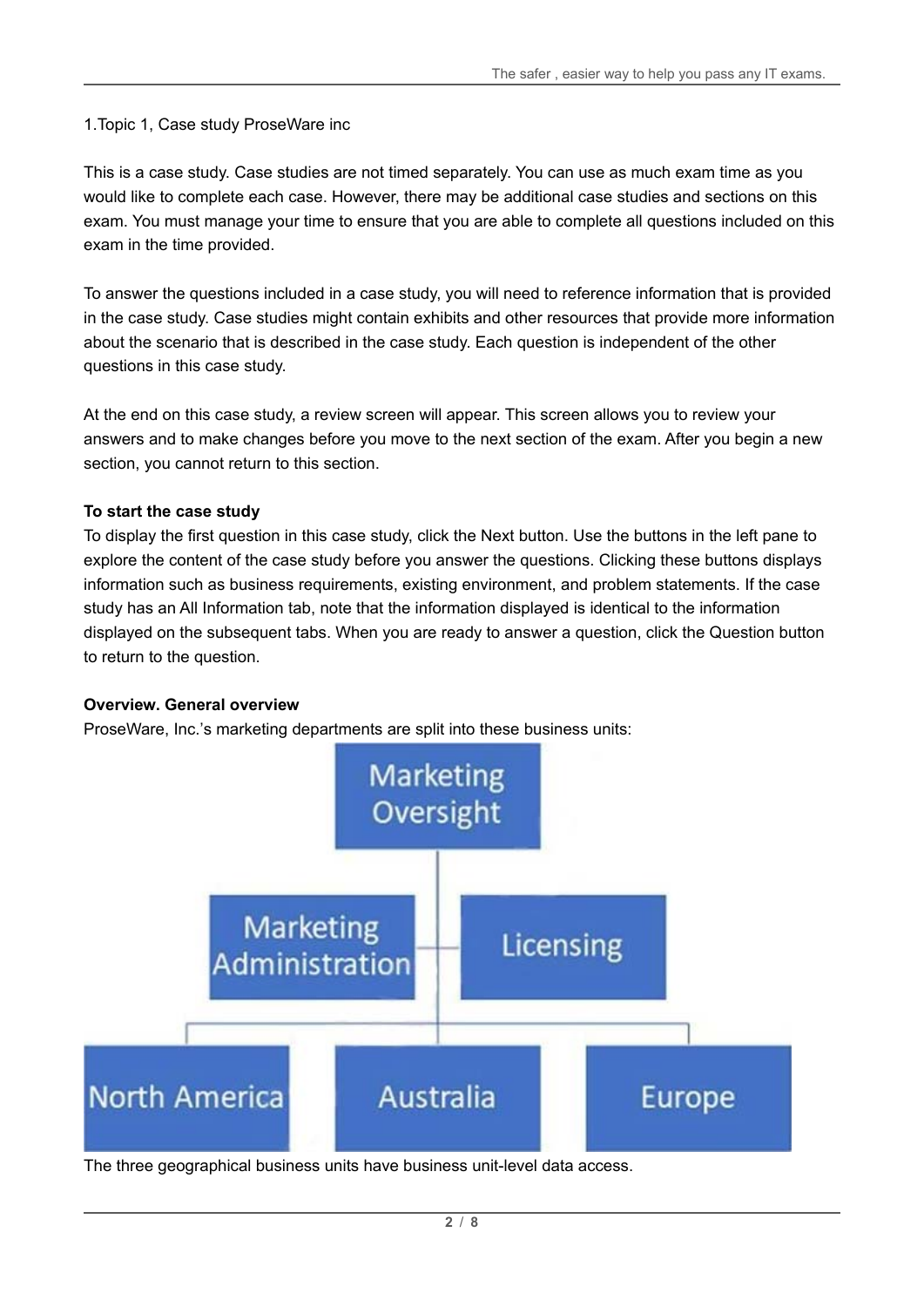✑ The Marketing Oversight and Marketing Administration business units have organizational-level data access.

✑ The Licensing business unit has user-level data access.

General working hours for ProseWare, Inc. is 9am to 6pm, Monday through Friday, local time for each office.

You are a Marketing Professional at ProseWare, Inc., Ltd. for the Dynamics 365 Marketing system.  $\infty$  Part of your role is to function as one of the Marketing Administrators, specializing in compliance and adherence to company brand standards.

 $\infty$  You will approve marketing content before it is made publicly available.

#### **Overview. Users**

Each Business Unit has multiple Marketing Professionals, responsible for creating Customer Journeys and using Customer Insights for reporting. After content is approved, they are responsible for going live. Marketing Strategists create and edit lead scoring models, marketing segments and Surveys.

Marketing Designers will focus on creating Marketing Pages and Emails as well as adding photos and tags to ProseWare, Inc.'s marketing library.

✑ Each Business Unit has a Marketing Administrator responsible for approval of content, subscription adherence and investigation of blocked emails and stopped Contacts.

These Users are in a Team called "BU Admin" and have Parent-level data access.

Marketing Administration includes several areas of responsibility.

All of the staff in this Business Unit perform the following tasks:

✑ Audit subscriptions to ensure each business unit stays within the limits set by ProseWare, Inc. and the subscription itself.

✑ Audit all marketing messaging to ensure adherence to ProseWare, Inc.'s brand standards.

- ✑ Monitor marketing pages to ensure content is kept current.
- $\infty$  Investigate any blocked emails and fix any issues found, if possible.
- ✑ Continue to adjust settings as necessary within the system.

Marketing Oversight is responsible for ensuring compliance with privacy practices and laws, including GDPR Privacy administration. They are also involved in the content approval process.

Some Users will have additional privileges such as:

- ✑ LinkedIn integration administration
- ✑ Litmus Inbox Preview
- ✑ GDPR Privacy administration

#### **Overview. Compliance**

As ProseWare, Inc. Marketing Designers create a digital marketing library. Marketing Administration is responsible for ensuring each marketing page is used appropriately and contains the required field values. Analyzing page performance will be a key element.

All marketing content must include the company logo, utilize the company colors (Burgundy and Cream), have properly formatted sentence structure, and follow generally accepted grammar rules.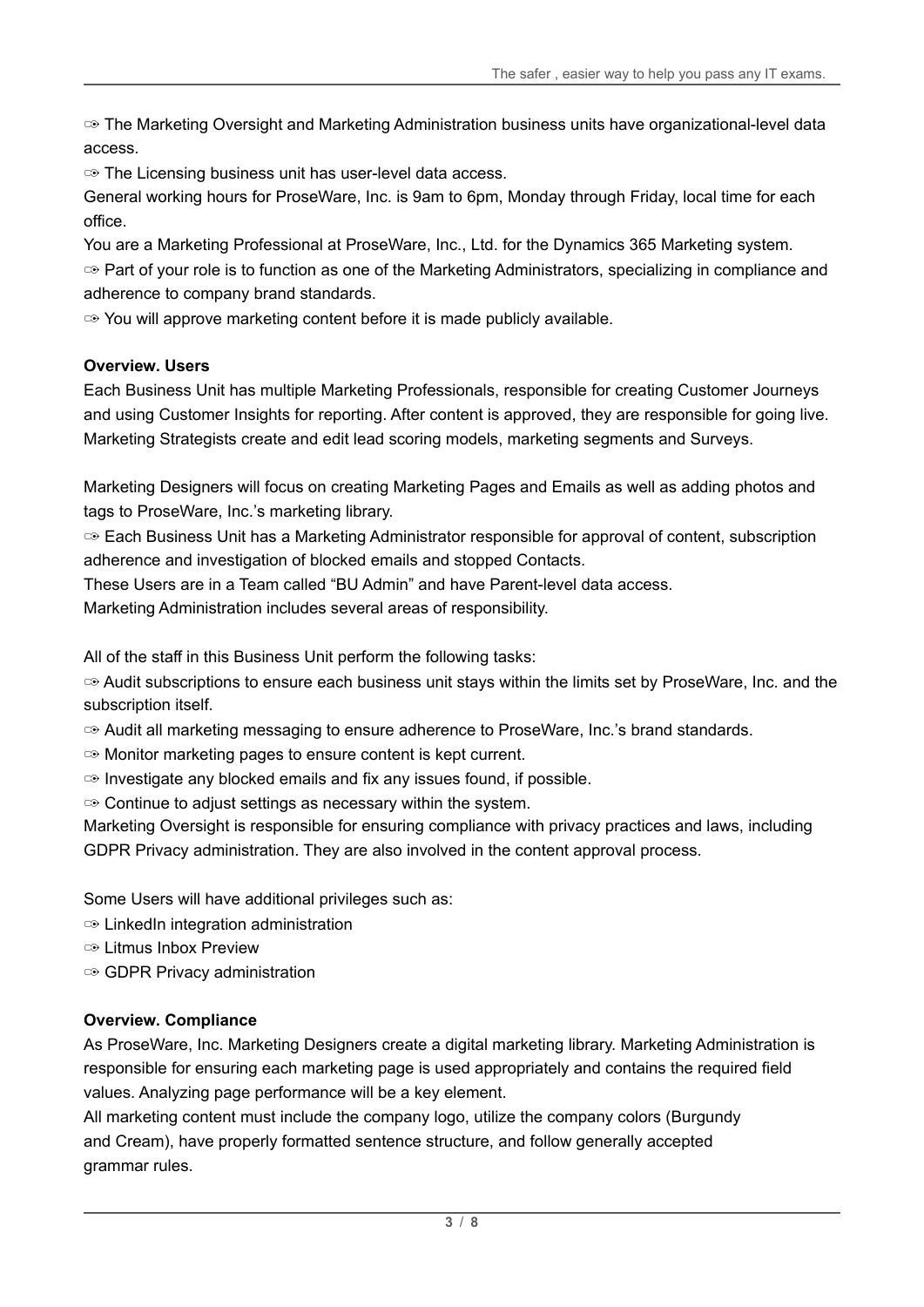# Content includes:

- ✑ Landing Pages
- ✑ Subscription Centers
- ✑ Forward to a Friend
- ✑ Voice of the Customer
- ✑ Event management
- ✑ Embedded Forms

All Marketing Pages with more than 2,500 views monthly must be reviewed quarterly to ensure content is updated and meets brand standards.

# **Existing environment. Dynamics 365 Marketing**

ProseWare, Inc.'s system has been in use for just one year.

 $\infty$  Marketing Contacts were recently purged to remove all those whose lead score was less than 50.

✑ All marketing content in ProseWare, Inc.'s extensive library was recently audited to ensure compliance with all of ProseWare, Inc.'s guidelines.

 $\infty$  This system does not include any custom development.

 $\infty$  Optimization has been performed to maximize functionality for the type of marketing information ProseWare, Inc. wishes to send out, and the results they wish to analyze.

✑ All of this work has been completed using client-side configuration tools.

# **Existing environment. Approval processes**

Approval processes are in place to ensure adherence to brand standards and compliance with all relevant laws.

✑ Each Business Unit's Marketing Administrator approves all marketing content except Customer Journeys.

✑ Marketing Oversight gives approval for Customer Journeys.

✑ Approval processes are enabled for Marketing Emails, Marketing Pages, Events and Surveys.

# **Existing environment. Licensing and subscriptions**

ProseWare, Inc. has a total of 10 Dynamics 365 for Marketing licenses for each of the three geographic Business Units, one of which is the Administrator license. All other business units have 5 licenses each. Each Business Unit has a subscription that includes a quota of 25,000 contacts; 2,500,000 Marketing email messages. Monthly reporting ensures each business unit stays within this limit. Each Marketing Administrator has a Litmus Inbox Preview account with 1,000 views per year.

# **Existing environment. Add-ins**

ProseWare, Inc. staff will utilize LinkedIn extensively for their marketing efforts. Marketing Administration will configure the LinkedIn integration and assure all relevant marketing messages meet the requirements necessary to market to LinkedIn Leads.

✑ Click-throughs on LinkedIn messages will generate an addition of 100 lead score points.

GDPR Privacy must be enacted on Customer Journeys for all recipients so as to comply with international laws, as ProseWare, Inc. has many contacts in Europe.

 $\infty$  Each Contact in your database must be given clear directions as to how they can modify / disable the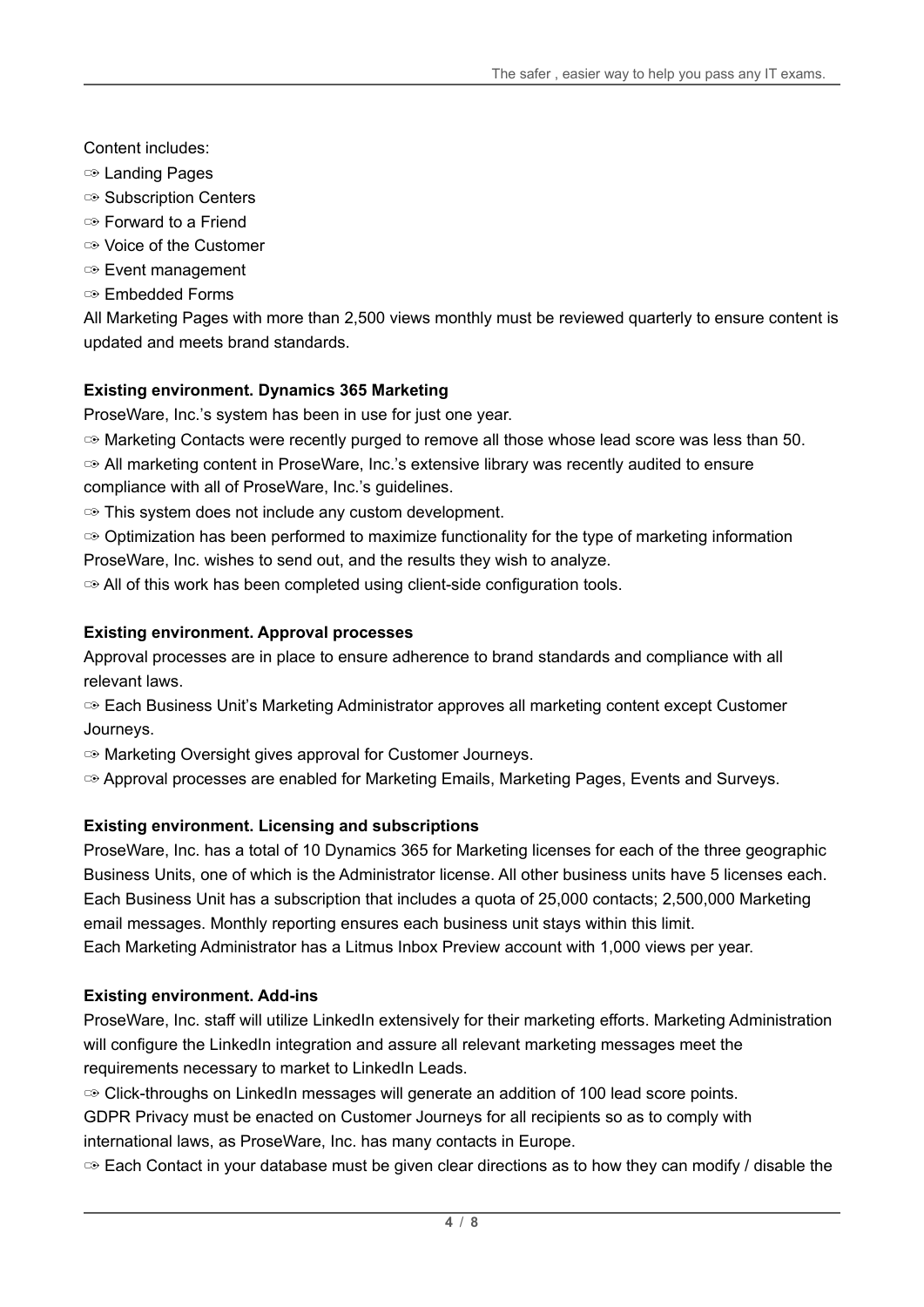permissions they have given ProseWare, Inc. regarding contacting them.

 $\infty$  This must be perpetually available.

ProseWare, Inc. wishes to use AI (artificial intelligence) to maximize the effectiveness of all marketing efforts.

Your system has already been enabled to use the Smart Scheduler functionality.

#### **International compliance and access**

The use of Power BI will require you to set up Azure Blob Storage and give some of your users adequate permissions to use the information stored there.

All public content must comply with applicable national and international laws.

✑ For the GDPR privacy requirements for European recipients, ProseWare, Inc. provides perpetual access to navigation sites that enable them to manage the permissions that govern ProseWare, Inc.'s permission to contact them.

 $\infty$  Marketing Oversight is responsible for ensuring these sites are being visited as frequently as expected.

#### **Requirements. Creating marketing content**

Activity templates will be used to provide follow-up with marketing Contacts as appropriate. When testing with A/B emails, one test email must include a picture/graphic change, and the other test email will include a Subject change.

As digital content templates are developed, Marketing Administration will be responsible for ensuring each one complies with ProseWare, Inc.'s brand standards.

ProseWare, Inc. specifically wishes to avoid known issues with specific email clients.

Several social media accounts have been configured and authenticated.

 $\infty$  All postings are to be made Public, the widest visibility.

 $\infty$  Existing and prospective leads who click these messages will generate 100 lead scoring points. All marketing materials that are made publicly available through ProseWare, Inc. must meet privacy requirements.

#### **Requirements. Sending marketing content**

✑ A custom entity called "Differentiator" is used as a reference for every contact. All segments need to include sorting by this entity.

✑ Marketing Emails should be sent from an individual so as to avoid spam filters that block generic email addresses.

 $\infty$  ProseWare, Inc. requires controls on all Customer Journeys that will send emails at times when recipients are most likely to open them.

 $\infty$  Marketing emails will be sent out as A/B to 10% of the recipients each, then wait 36 hours to send the remainder.

 $\infty$  Customer Journeys must include the ability to capture contact info for anyone who isn't already in the database.

✑ Any Contact who fails to open 5 consecutive email messages should be marked as "Do not email."

 $\infty$  Any bounced emails or unsubscribes will immediately be marked as such and no longer used.

#### **Requirements. Lead scoring**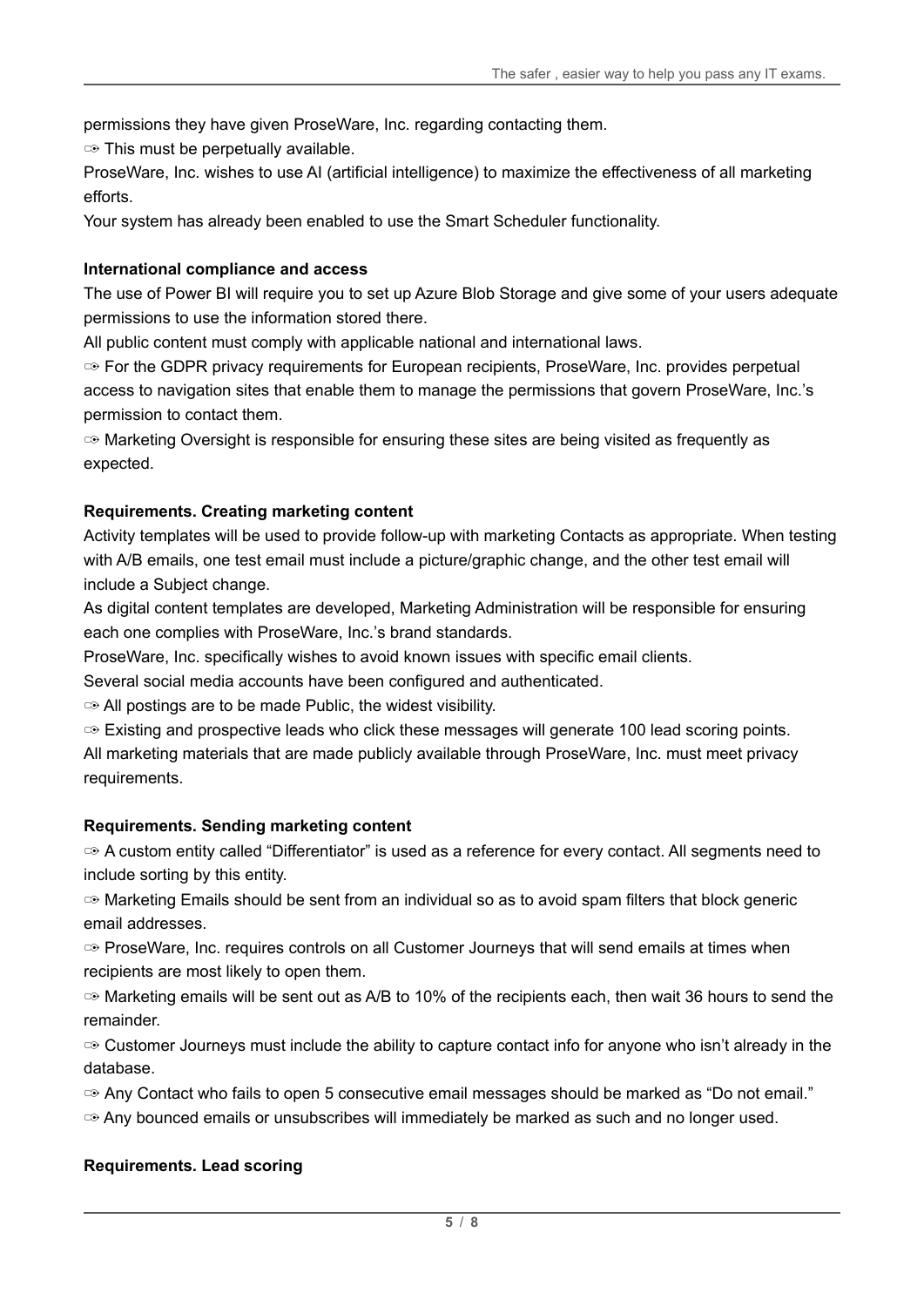Lead scoring will be based on the following:

- $\infty$  Interaction with website content
- ✑ Previous Event registration (1 point per event registration)
- ✑ Demographic details
- ✑ Leads with a score of 200 or more should be flagged as sales ready.

#### **Requirements. Events**

Unless instructed otherwise, all events will use these default settings:

Marketing: A website will be created. All LinkedIn messages will be scheduled to post during the business day.

Registration: Require an email. Create waitlist once max capacity is reached. Past attendees get \$20 off registration price. Any Lead who registers gets 150 points per event added to their lead score.

Registration Confirmation Email: Include info about the selected Track and all its classes.

Include webinar link.

Format: Include webinar option, even for in-person sessions.

Tracks: Include at least 2, and have registrants select one.

Sessions: Length is 1.5 hours.

Website: Post all public information, including tracks, classes, speakers, schedule, webinar links. Speakers: Will be paid and receive free lodging and meals. Allowed to bring 1 additional person at no

charge.

Hotel: When one is required, reserve a block of rooms. Attendees must register through the event to get a special rate.

Sponsors: Get mentions on the website, at the Keynote speech, and at the beginning of each day. Event Follow-Up Survey: Send via email one week after the event.

#### **Analysis and reporting**

Analysis and reporting is necessary for the following elements:

- ✑ lead scoring models to ensure optimal usage/results.
- ✑ email insights for unique opens and click-thru information.
- $\infty$  website insights to determine the most popular web pages.

 $\infty$  marketing form interactions - to see which forms were submitted most frequently.

 $\infty$  incomplete journeys - to identify messages that can be improved.

All emails marked as blocked need to be analyzed and grouped as to the reason for the block.

Every Customer Journey should be analyzed while running to evaluate any Contacts that are stopped. Contacts are sometimes stopped in the middle of a Customer Journey because ProseWare, Inc. reached the email send quota for that month. These blocked Contacts should be added to a new segment and retried the first of the following month.

The Privacy Policy must be reviewed quarterly to ensure accuracy and compliance with applicable laws. For A/B email testing, there will always be two test emails created to maximize analysis.

#### **Planned changes**

As new Users are hired, Marketing Oversight is responsible for giving them accurate privileges and security related to their roles.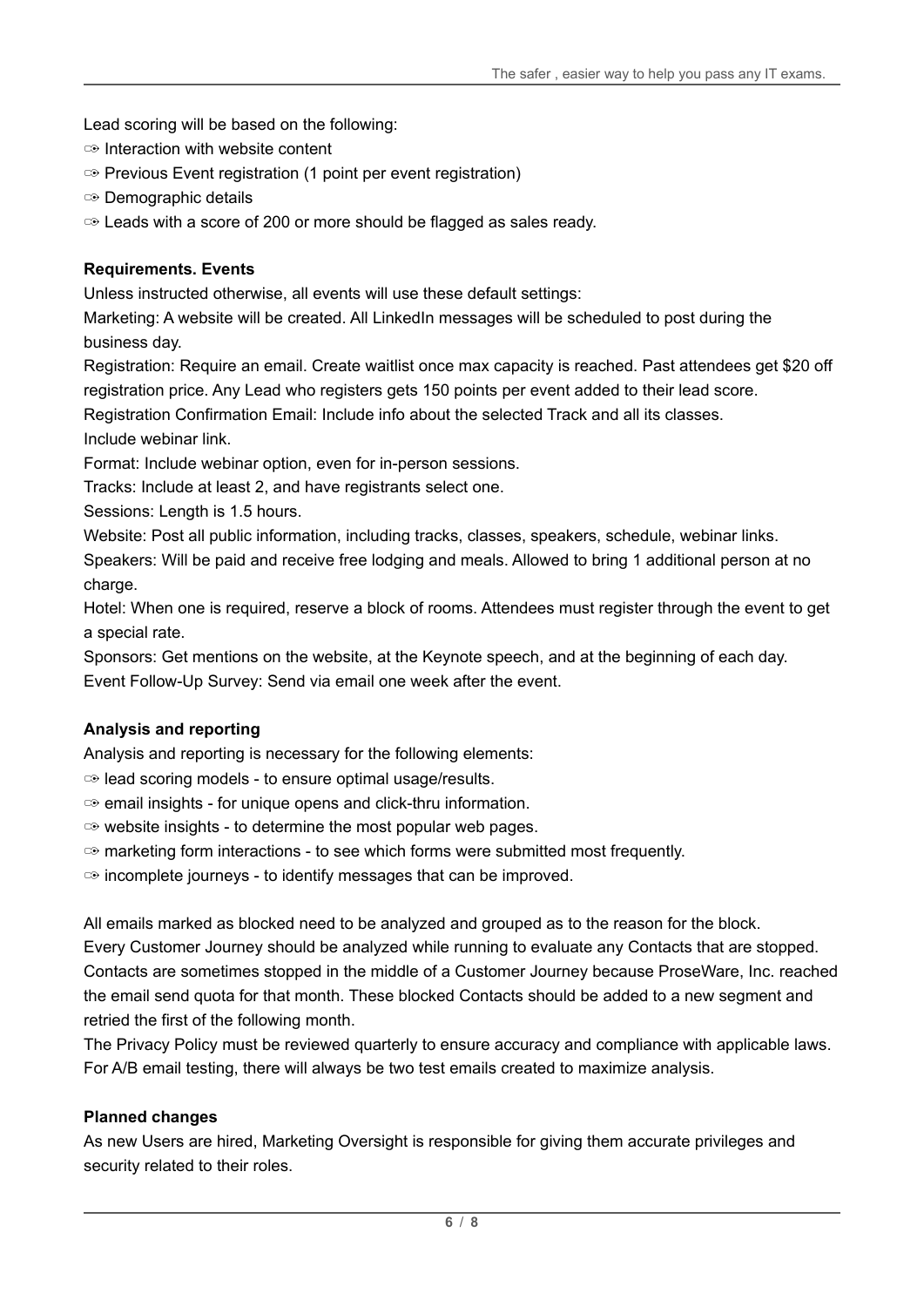Each User must be given the freedom to accomplish their tasks, and yet not given permission to use tools outside their area of responsibility.

ProseWare, Inc. is considering adding a new Business Unit for the South American continent.

Marketing Oversight is responsible for researching all applicable laws and modifying ProseWare, Inc.'s brand standards appropriately.

Marketing Professionals wish to create custom analytics with Power BI.

This requires:

✑ Azure Blob Storage set up.

 $\infty$  Giving some of your users adequate permissions to use the information stored there.

In order to follow recommended guidelines, you will need to synchronize only those entities that are necessary to meet ProseWare's business objectives.

In addition to the typical entities synced automatically (contact, accounts, events, interactions, etc), which two additional entities will ProseWare need to enable for synchronization? Each answer represents a partial solution.

- A. Invoices
- B. Work Orders
- C. Differentiator
- D. Cases

# **Answer:** C,D

2.The time is currently 6:30pm on Monday night. You have been tasked with creating and sending a LinkedIn post on the company's account advertising an event.

Following ProseWare's standards, which two options will you choose when preparing this message? Each answer represents a partial solution.

A. Schedule Time is set to tomorrow at 9 am.

- B. Post Visibility is set to Connections.
- C. Schedule Time is set to immediate.
- D. Post Visibility is set to Public.

# **Answer:** A,D

3.Which two statements must be true in order for a User to approve marketing content? Each answer presents part of the solution.

- A. The Status on the marketing content must be Approval Required.
- B. The User must be in the Marketing Oversight Team or be a Marketing Professional.
- C. The Status on the marketing content must be Draft.
- D. The User must be in the BU Admin Team or in the Marketing Oversight business unit.

# **Answer:** A,D

# **Explanation:**

Reference: https://docs.microsoft.com/en-us/dynamics365/marketing/developer/marketing-approvalsfeature

4.Based on ProseWare's licenses and subscriptions, which two items are within allowed limits? Each answer represents a complete solution.